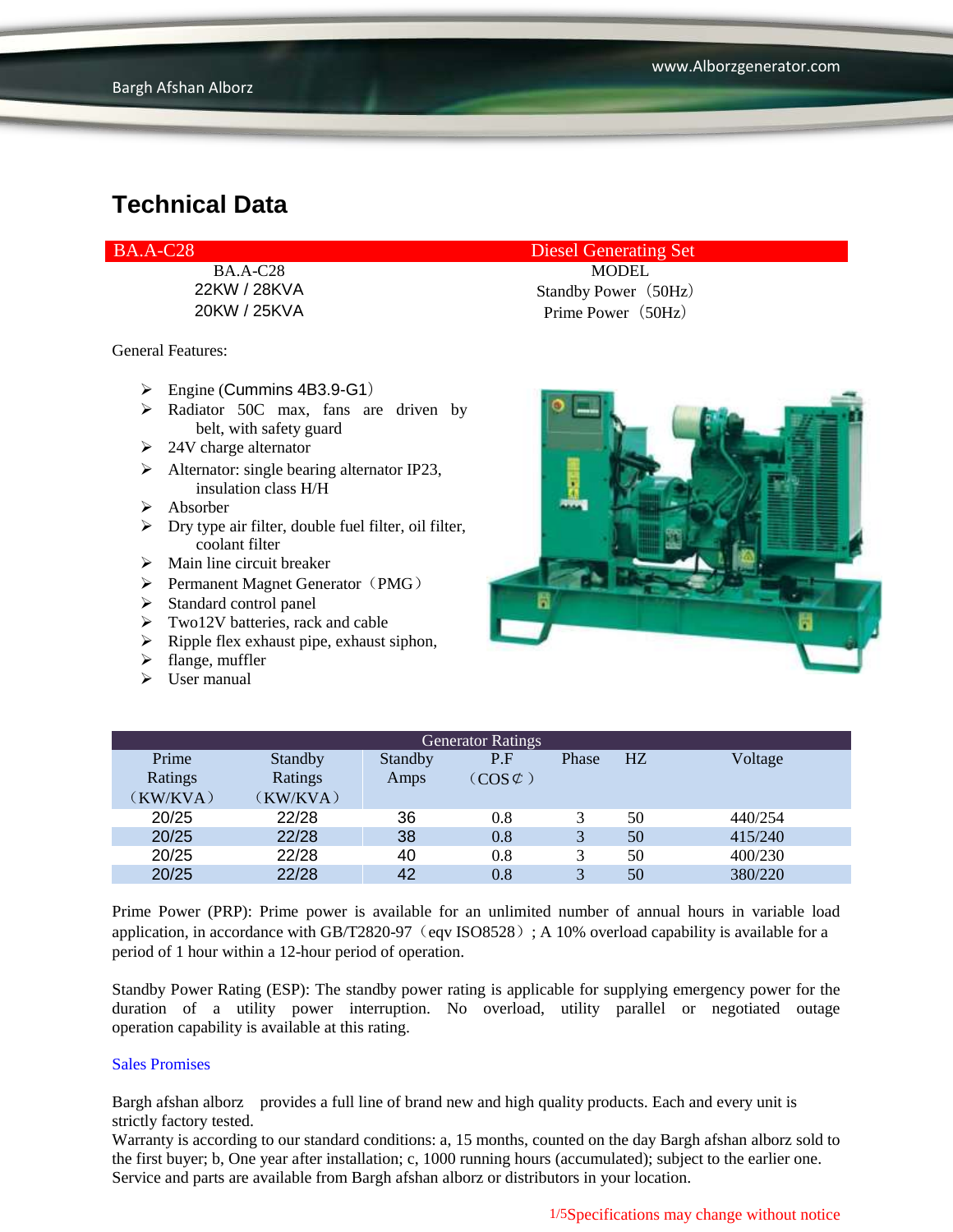| <b>BA.A-C28</b>                  | <b>Diesel Generating Set</b>                |
|----------------------------------|---------------------------------------------|
|                                  | <b>ENGINE DATA</b>                          |
| Manufacturer / Model:            | Cummins 4B3.9-G2, 4-cycle                   |
| Air Intake System:               | Air natural cooled                          |
| Fuel System:                     | A model fuel pump                           |
| <b>Cylinder Arrangement:</b>     | 4 in line                                   |
| Displacement:                    | 3.9L                                        |
| Bore and Stroke:                 | $102*120$ (mm)                              |
| <b>Compression Ratio:</b>        | 16.5:1                                      |
| <b>Rated RPM:</b>                | 1500rpm                                     |
| Max. Standby Power at Rated RPM: | 22KW/30HP                                   |
| Governor Type:                   | RSV Mechanical(Std) / Electronic (Optional) |
|                                  | <b>Exhaust System</b>                       |
| <b>Exhaust Gas Flow:</b>         | 4.27m <sub>3</sub> /min                     |
| <b>Exhaust Temperature:</b>      | 410°C                                       |
| <b>Max Back Pressure:</b>        | 10kPa                                       |
|                                  | Air Intake System                           |
| <b>Max Intake Restriction:</b>   | 5kPa                                        |
| Consumption:                     | 1.98 <sub>ms</sub> /min                     |
| Air Flow:                        | 136m <sub>3</sub> /min                      |
|                                  | <b>Fuel System</b>                          |
| 100% (Prime Power) Load:         | 8 L/h                                       |
|                                  | Oil System                                  |
| Total Oil Capacity:              | 11L                                         |
| Oil Consumption:                 | ≤4g/kwh                                     |
| Engine Oil Tank Capacity:        | 9.5L                                        |
| Oil Pressure at Rated RPM:       | 345kPa                                      |
|                                  | <b>Cooling System</b>                       |
| <b>Total Coolant Capacity:</b>   | 21L                                         |
| Thermostat:                      | 82-95°C                                     |
| Max Water Temperature:           | 104°C                                       |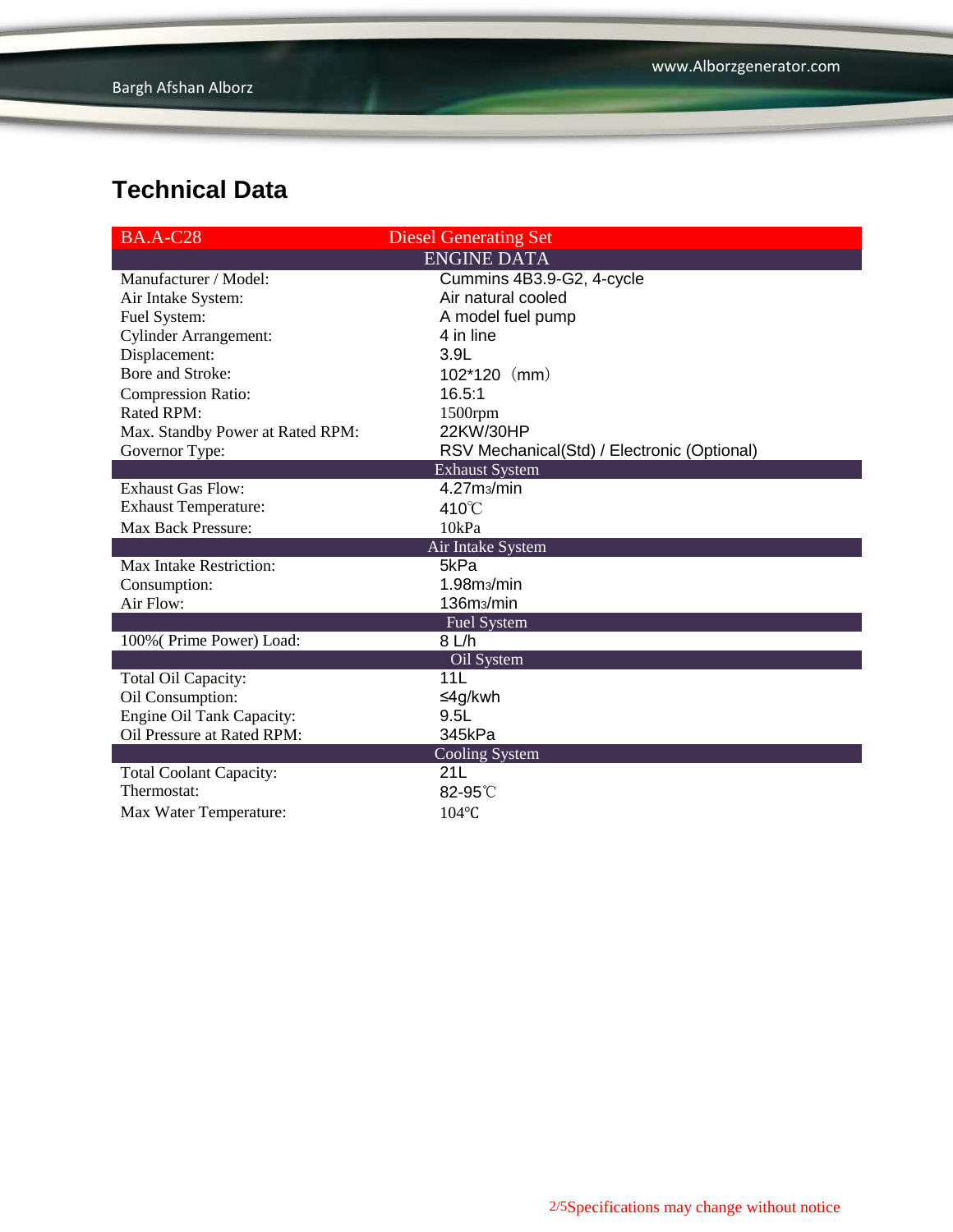| <b>BA.A-C28</b>                               | <b>Diesel Generating Set</b>                                                               |  |  |  |
|-----------------------------------------------|--------------------------------------------------------------------------------------------|--|--|--|
| <b>ALTERNATOR SPECIFICATION</b>               |                                                                                            |  |  |  |
|                                               | <b>GENERAL DATA</b>                                                                        |  |  |  |
|                                               | Compliance with GB755, BS5000, VDE0530, NEMAMG1-22, IED34-1, CSA22.2 and AS1359 standards. |  |  |  |
| <b>Alternator Data</b>                        |                                                                                            |  |  |  |
| Number of Phase:                              | 3                                                                                          |  |  |  |
| Connecting Type:                              | 3 Phase and 4 Wires, "Y" type connecting                                                   |  |  |  |
| Number of Bearing:                            | 1                                                                                          |  |  |  |
| <b>Power Factor:</b>                          | 0.8                                                                                        |  |  |  |
| Protection Grade:                             | IP23                                                                                       |  |  |  |
| Altitude:                                     | $\leq$ 1000m                                                                               |  |  |  |
| <b>Exciter Type:</b>                          | Brushless, self-exciting                                                                   |  |  |  |
| Insulation Class, Temperature Rise:           | H/H                                                                                        |  |  |  |
| Telephone Influence Factor (TIF):             | $50$                                                                                       |  |  |  |
| THF:                                          | $<$ 2%                                                                                     |  |  |  |
| <b>Voltage Regulation, Steady State:</b>      | $\leq \pm 1\%$                                                                             |  |  |  |
| <b>Alternator Capacity:</b>                   | 27.5KVA                                                                                    |  |  |  |
| <b>Alternator Efficiencies:</b>               | 86.2%                                                                                      |  |  |  |
| Air Cooling Flow:                             | 0.095m3/s                                                                                  |  |  |  |
|                                               | <b>GENERATING SET DATA</b>                                                                 |  |  |  |
| <b>Voltage Regulation:</b>                    | $\geq \pm 5\%$                                                                             |  |  |  |
| Voltage Regulation, Stead State:              | $\leq \pm 1\%$                                                                             |  |  |  |
| Sudden Voltage Warp (100% Sudden Reduce):     | $\leq +25\%$                                                                               |  |  |  |
| Sudden Voltage Warp (Sudden Increase):        | $\leq$ -20%                                                                                |  |  |  |
| Voltage Stable Time (100% Sudden Reduce):     | $\leq 6S$                                                                                  |  |  |  |
| Voltage Stable Time (Sudden Increase)         | $\leq 6S$                                                                                  |  |  |  |
| Frequency Regulation, Stead State:            | $\leq 5\%$                                                                                 |  |  |  |
| Frequency Waving:                             | ≤1.5%                                                                                      |  |  |  |
| Sudden Frequency Warp (100% Sudden Reduce):   | $\leq +12\%$                                                                               |  |  |  |
| Sudden Frequency Warp (Sudden Increase):      | $\leq$ -10%                                                                                |  |  |  |
| Frequency Recovery Time (100% Sudden Reduce): | $\leq$ 5S                                                                                  |  |  |  |
| Frequency Recovery Time (Sudden Increase):    | $\leq$ 5S                                                                                  |  |  |  |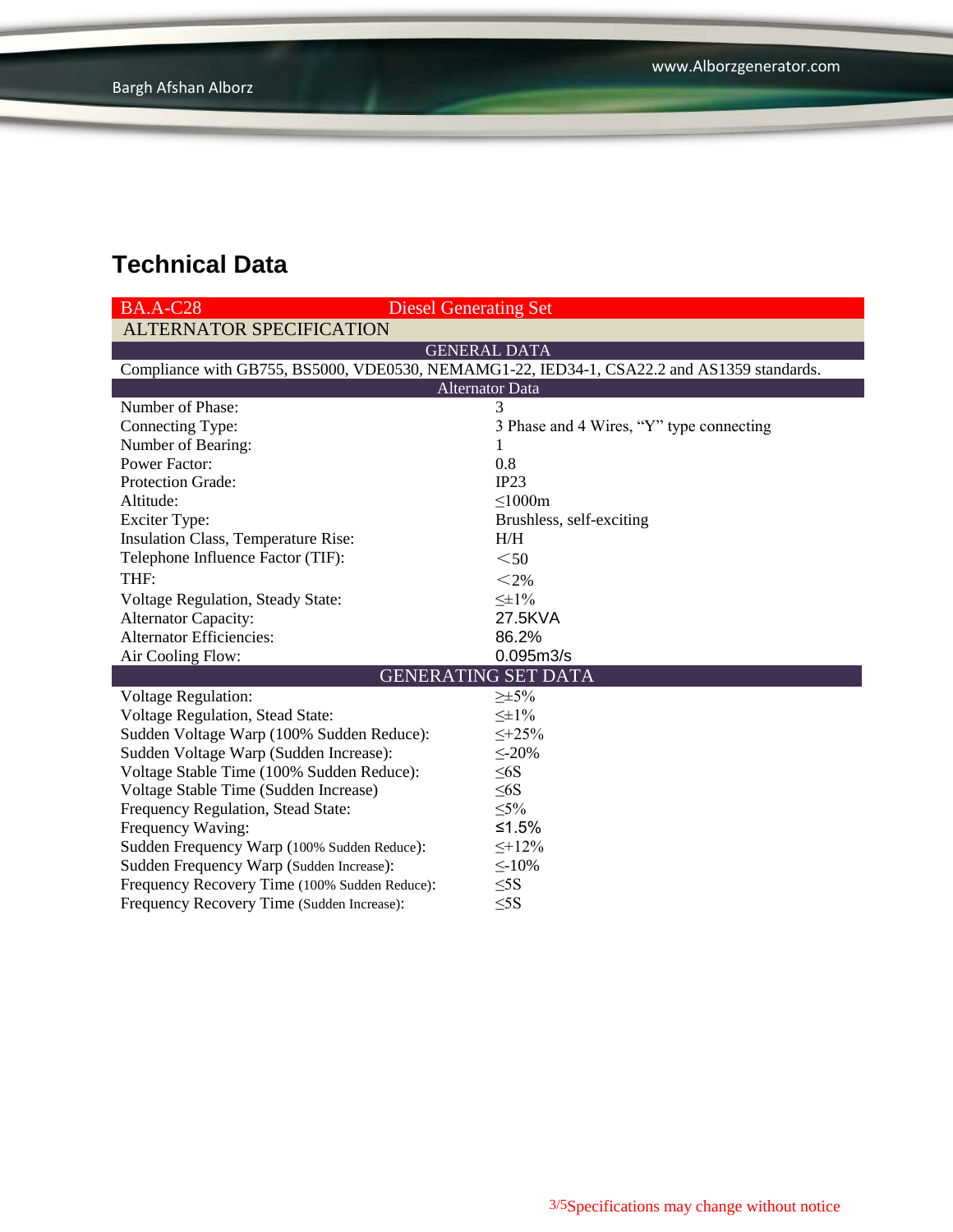| <b>BA.A-C28</b>                 | <b>Diesel Generating Set</b> |                                  |
|---------------------------------|------------------------------|----------------------------------|
| Options                         |                              |                                  |
| Engine                          | <b>Fuel System</b>           | Control System                   |
| Heater 2KW & 4KW                | Daily Fuel Tank              | Auto Control Panel               |
| Battery Charger 3.5A & 7A       | <b>Base Fuel Tank</b>        | Remote Control Panel             |
|                                 | <b>Water Separator</b>       | Auto Transfer Switch (ATS)       |
|                                 | <b>Fuel Level Sensor</b>     | <b>Paralleling System</b>        |
|                                 |                              |                                  |
| <b>Anti Condensation Heater</b> | Rainproof Type               | <b>Engine Parts Drawing List</b> |
| Drop CT (For Paralleling)       | Soundproof Type              | <b>Spare Parts</b>               |
|                                 | <b>Container Type</b>        |                                  |
| Dimension & Weight              |                              |                                  |
| <b>Standard Configuration</b>   | With Base Fuel Tank          | Soundproof Type                  |
| (Open Type)                     |                              |                                  |
|                                 | Overall Size: 1800 (mm)      | Overall Size: 2230<br>(mm)       |
|                                 | $*750$ (mm) $*1350$ (mm)     | $*1060$ (mm) $*1680$ (mm)        |
|                                 | Weight: 876kg                | Weight: 1300kg                   |